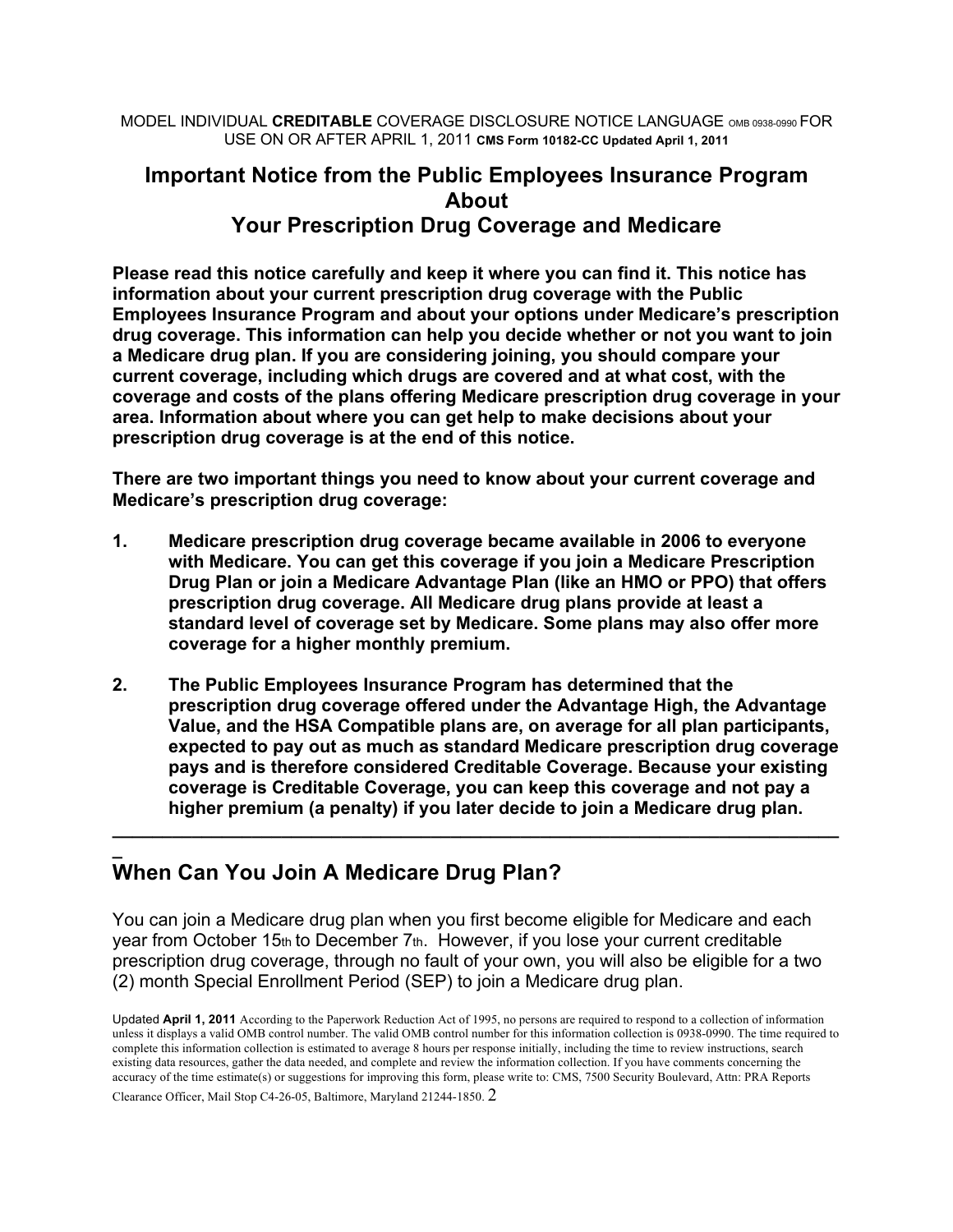### **What Happens to Your Current Coverage if You Decide to Join A Medicare Drug Plan?**

If you decide to join a Medicare drug plan, your current Public Employee Insurance Program coverage will not be affected. If you decide to enroll in Medicare prescription drug plan, you may also continue your employer-sponsored coverage. If you elect Part D, this plan will coordinate with Part D coverage. If you do decide to join a Medicare drug plan and drop your current Public Employees Insurance Program coverage, be aware that you and your dependents will not be able to get back this coverage.

### **When Will You Pay a Higher Premium (Penalty) to Join a Medicare Drug Plan?**

You should also know that if you drop or lose your current coverage with the Public Employees Insurance Program and don't join a Medicare drug plan within 63 continuous days after your current coverage ends, you may pay a higher premium (a penalty) to join a Medicare drug plan later.

If you go 63 continuous days or longer without creditable prescription drug coverage, your monthly premium may go up by at least 1% of the Medicare base beneficiary premium per month for every month that you did not have that coverage. For example, if you go nineteen months without creditable coverage, your premium may consistently be at least 19% higher than the Medicare base beneficiary premium. You may have to pay this higher premium (a penalty) as long as you have Medicare prescription drug coverage. In addition, you may have to wait until the following October to join.

## **For More Information About This Notice or Your Current Prescription Drug Coverage…**

For further information call the Public Employees Insurance Program at 1-800-829- 5601.**NOTE:** You'll get this notice each year. You will also get it before the next period you can join a Medicare drug plan, and if this coverage through Public Employees Insurance Program changes. You also may request a copy of this notice at any time.

#### MODEL INDIVIDUAL **CREDITABLE** COVERAGE DISCLOSURE NOTICE LANGUAGE OMB 0938-0990 FOR USE ON OR AFTER APRIL 1, 2011

**CMS Form 10182-CC Updated April 1, 2011** According to the Paperwork Reduction Act of 1995, no persons are required to respond to a collection of information unless it displays a valid OMB control number. The valid OMB control number for this information collection is 0938- 0990. The time required to complete this information collection is estimated to average 8 hours per response initially, including the time to review instructions, search existing data resources, gather the data needed, and complete and review the information collection. If you have comments concerning the accuracy of the time estimate(s) or suggestions for improving this form, please write to: CMS, 7500 Security Boulevard, Attn:

PRA Reports Clearance Officer, Mail Stop C4-26-05, Baltimore, Maryland 21244-1850. 3